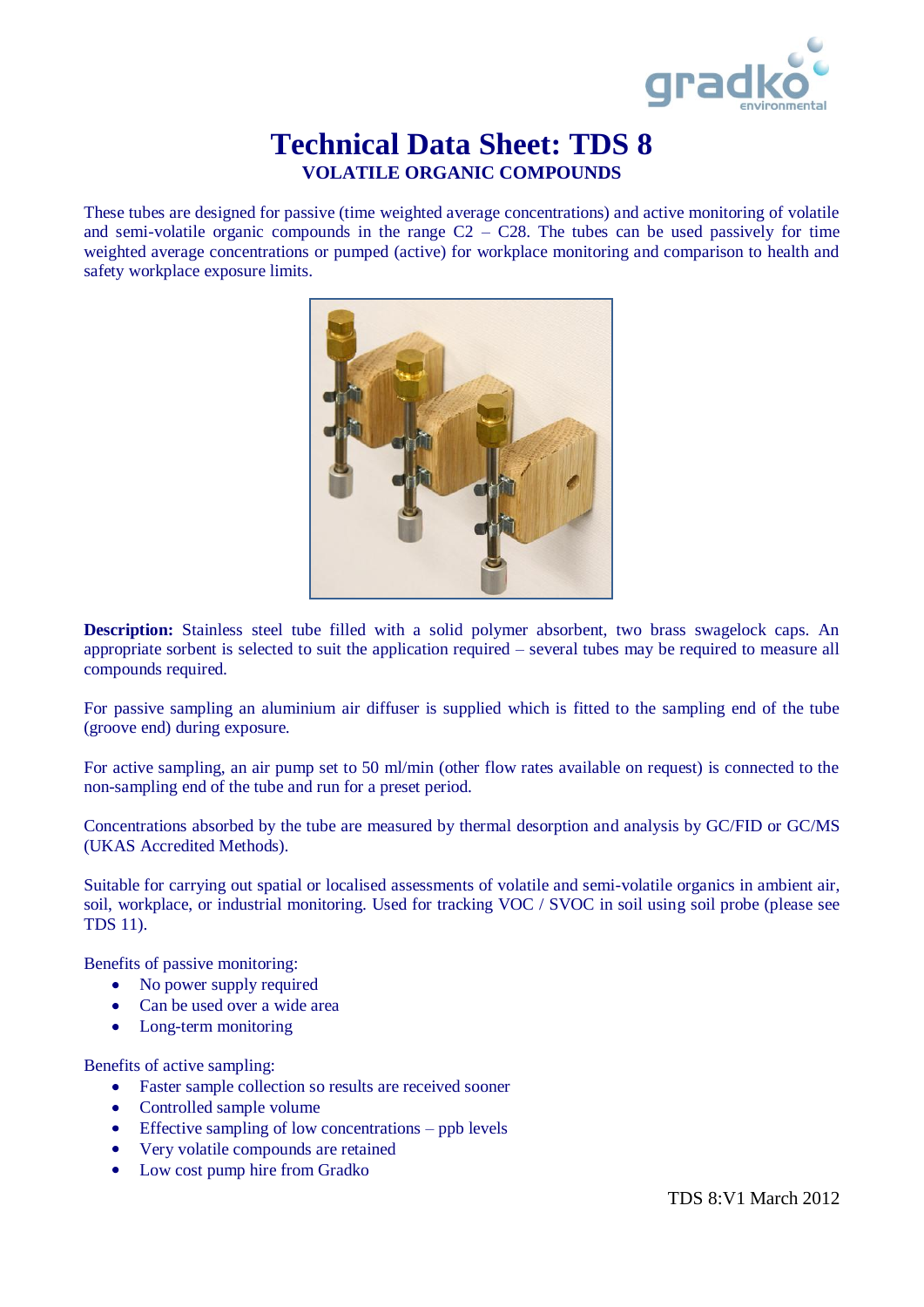

**Tube Dimensions:** 6.3mm OD x 5.0mm ID x 90mm length.

Clips and straps are not included and must be ordered separately.

## **Recommended Exposure Periods:**

Passive Sampling: 1 –4 weeks.

Active Sampling: The safe sampling volumes for each type of compound to be monitored should be considered (published figures).

**Suggested Guide Lines for Pumped Samples** 

|                                     |           | <b>Recommended Exposure Times</b> |
|-------------------------------------|-----------|-----------------------------------|
| High (you can smell it)             |           | 5 minutes                         |
| If you suspect it's high            |           | $5 - 10$ minutes                  |
| No Idea                             |           | 50 minutes                        |
| Low                                 | $\bullet$ | $60 - 100$ minutes                |
| <b>Expected Clean Air</b>           |           | 100 minutes                       |
| Based on pump rate of 50-100 mL/min |           |                                   |
|                                     |           |                                   |

## **It is very important that moisture does not enter the tube – if the environment is humid, please contact us for advice.**

**Air Velocity:** Tube fitted with filter therefore negligible influence.

**Storage:** Store in a dark, cool environment free from residual airborne VOC. After sampling, tubes can be wrapped in tin foil if required – do not use any other form of wrapping.

**Shelf Life:** 12 weeks from conditioning date (dependant on type of solid sorbent used).

**Analytical Expanded Measurement Uncertainty:** Available upon request.

**Limit of Detection:** Specific values available upon request.

Toluene is used as the non-specific standard for most identification & estomation analysis – general limits of detection are given as a guide below:

For passive samples results are reported in ppb, for pumped samples results are reported in ugm<sup>-3</sup> unless otherwise requested.

## **Applications:**

- Ambient air monitoring of traffic systems, factory outputs ie. paint shops and petrochemical **boundaries**
- Stack monitoring.
- Workplace monitoring: Measuring levels of airborne solvent vapours.
- Personal monitoring.
- Soil monitoring.
- Measurement of occupational exposure levels.
- Biological monitoring i.e. non-invasive measuring of levels of VOCs taken into the body by skin adsorption, ingestion and inhalation. This method provides vital information on the potentially harmful build-up of chemicals in the body after prolonged low-level exposure.

**Relevant Standards:** ISO16017 : EN14662 : EN13528: MDHS 72 : MDHS 80: EPA T0-17